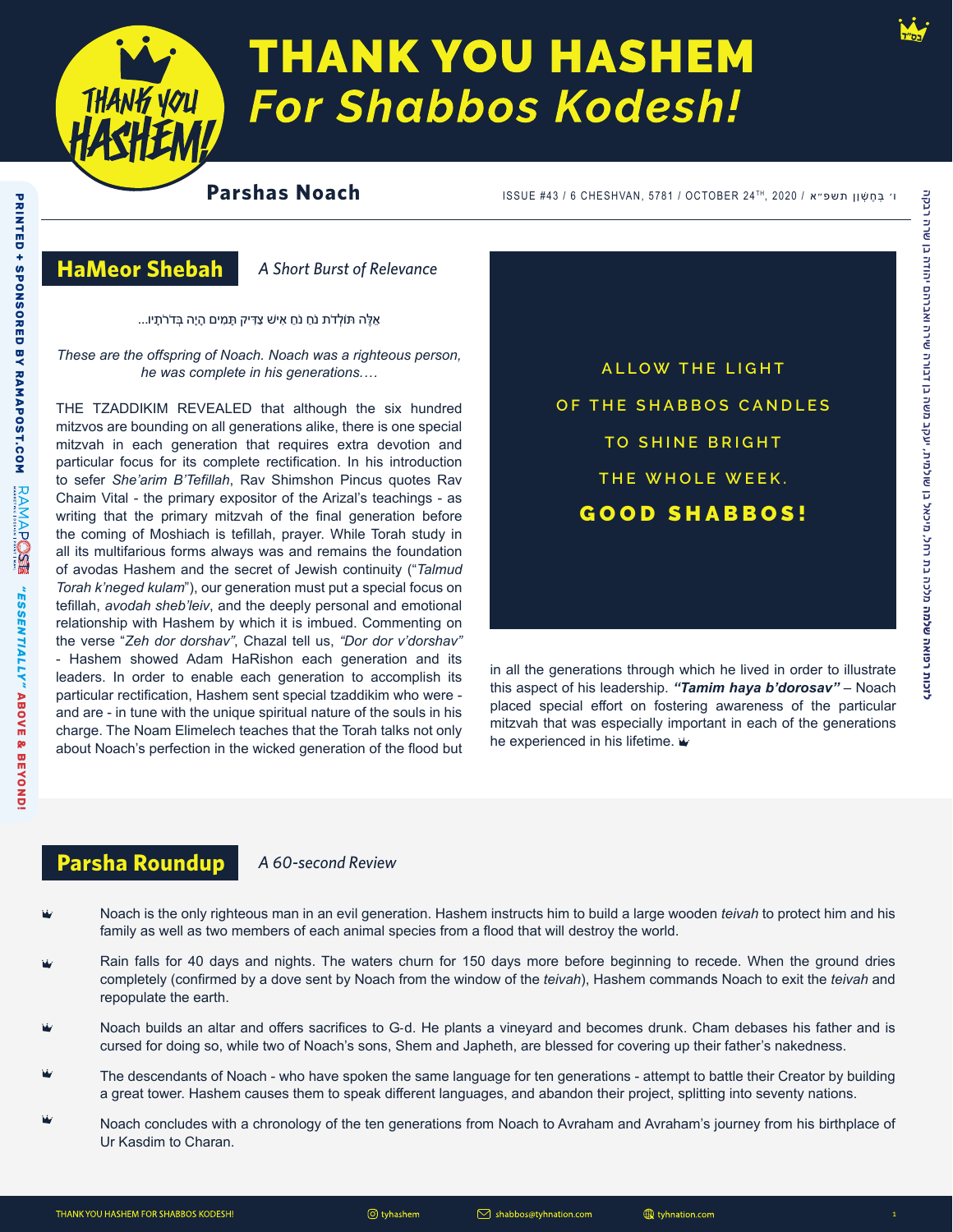#### ּוְאַתֶּם פְּרוּ וּרְבוּ שִׁרְצוּ בָאָרֶץ וּרְבוּ־בָהּ...

#### *And you, be fruitful and multiply; abound and multiply upon the earth...*

THE PRIMARY BLEMISH of the Dor HaMabul was that they were constantly dissatisfied with what they had. It was this inability to find fulfillment in their given circumstances that caused them to crave the money, property, and wives of their neighbors, and ultimately led to thievery, cheating, and adultery. After wiping out this malady from the world by filling the entire planet with the purifying mikvah water of the *mabul*, Hashem divulges a deep secret to Noach, the key to happiness that would allow him to avoid these negative behaviors. What is that secret? In the words of our Sages, "Who is rich? One who is happy with his lot."

If a person lives with *emunah* and *bitachon*, trusting that he needs nothing more to be happy than what Hashem has allotted him and expressing his gratitude for whatever unearned blessing fills his life, he never feels the need to seek completion in the property of his neighbor. Despite whatever he may lack, such a person sees himself as having everything he needs. Although, in truth, he may have a small amount in *quantity*, such a person's experience of the *quality* by which that amount is saturated is tremendously great and ever-increasing. It is only when one is unable to put this rule into practice that, no matter how much he should amass of those things he desires, he is constantly plagued by a feeling of lack and discontent which compel him to look into the life of someone else for comfort and satisfaction.

The Ishbitzer sees Hashem's transmission of this foundational lesson to Noach in the command to procreate, *"Shirtzu b'aretz".* The word *"shirtzu"*, while literally translated as "abound", may be seen as referring to the idea of contentment with a small amount, as a *"sheretz"* is a small creature. *"R'vu"* is a form of the word *"rav"*, which implies a great sum.

Thus, our verse may be read in the following manner: *"Shirtzu b'aretz"*: Hashem tells Noach, "Be content with the small portion you are allotted on this earth, *"ur'vu bah"*: and you will see that despite its apparent paucity, your experience of its quality will be extremely great, allowing you to feel perfectly content, "Who is rich? One who is happy with his lot."

> *The shining visage of Rav Meir Shapiro*



*The way to distance ourselves from the behavior of the Dor HaMabul is to be satisfied with what we have.* 



# **Zechus Avos** *Yahrtzeit of the Week*

*7 Cheshvan (Motzei Shabbos, Sunday – October 25th)*

#### **Rav Yehuda Meir Shapiro zy"a (1887 – 1933)**

SEVEN CHESHVAN IS the yahrzeit of Rav Yehuda Meir (ben Yaakov Shimshon) Shapiro *zy"a*, founder of Yeshiva Chachmei Lublin and the universally accepted Daf HaYomi program. Appropriately, the words הרב יהודה מאיר ז״ל with one added for the *kollel*, is equal to תלמוד.

Rav Meir passed away Erev Shabbos. The *"yom"* read on Friday is *Tehillim* 93, which contains the .מקלות מים רבים אדירים משברי ים אדיר במרום ה' ,words

The word **רבים** can hint **מ**איר **י**הודה **רב**. The words **ים משברי** are the first letters of **מ**איר **י**הודה **ר**בי **מ**ורינו The .**התלמוד בבלי** to equal is **אדיר במרום ה'** and" ,daily *daf* one ",**א**׳ **ד**ף **י**ומי is **אדי** :following the hint אדיר במרום ה' words The .**ב**ן **י**עקב **ש**משון first letters of the words אדירים equal אדירים Similarly, יהודה מאיר may be seen as the first letters of the words. אי דף יומי רבי יהודה מאיר equal אדירים,

It is known that immediately before his passing this tzaddik told his Rebbetzin: "Now the true simcha begins." He then instructed his talmidim to sing and dance. When he saw some of them crying, he said: "Only with simcha."

The *daf* for the day of his passing was *Kesubos* 93 (interestingly, the same number as the *"Yom" -* equal to **נחלה**, which is the first letters of **ל**ובלין **ח**כמי **ה**ישיבה **נ**שיא. (The perek is titled **נשוי שהיה מי**, and the **משנה** near the beginning of *daf* 93 starts with these same words, which may be seen as the opening letters of: **ו**׳ **י**ום **ש**מחים **נ**סתלק **י**ומי **ה**דף **ה**מסדר **ש**פירא **מ**איר **י**הודה]" – Rav] Yehuda Meir Shapiro, the establisher of the Daf Yomi, passed away, joyfully, on Friday."

Remarkable, the words **שהיה מי**) with one added for the *kollel*) is equal to **חשון' ז** - the day of his passing.

*Zechuso Yogen Aleinu! This section is adapted from the yahrtzeit remazim of R' David Friedman.*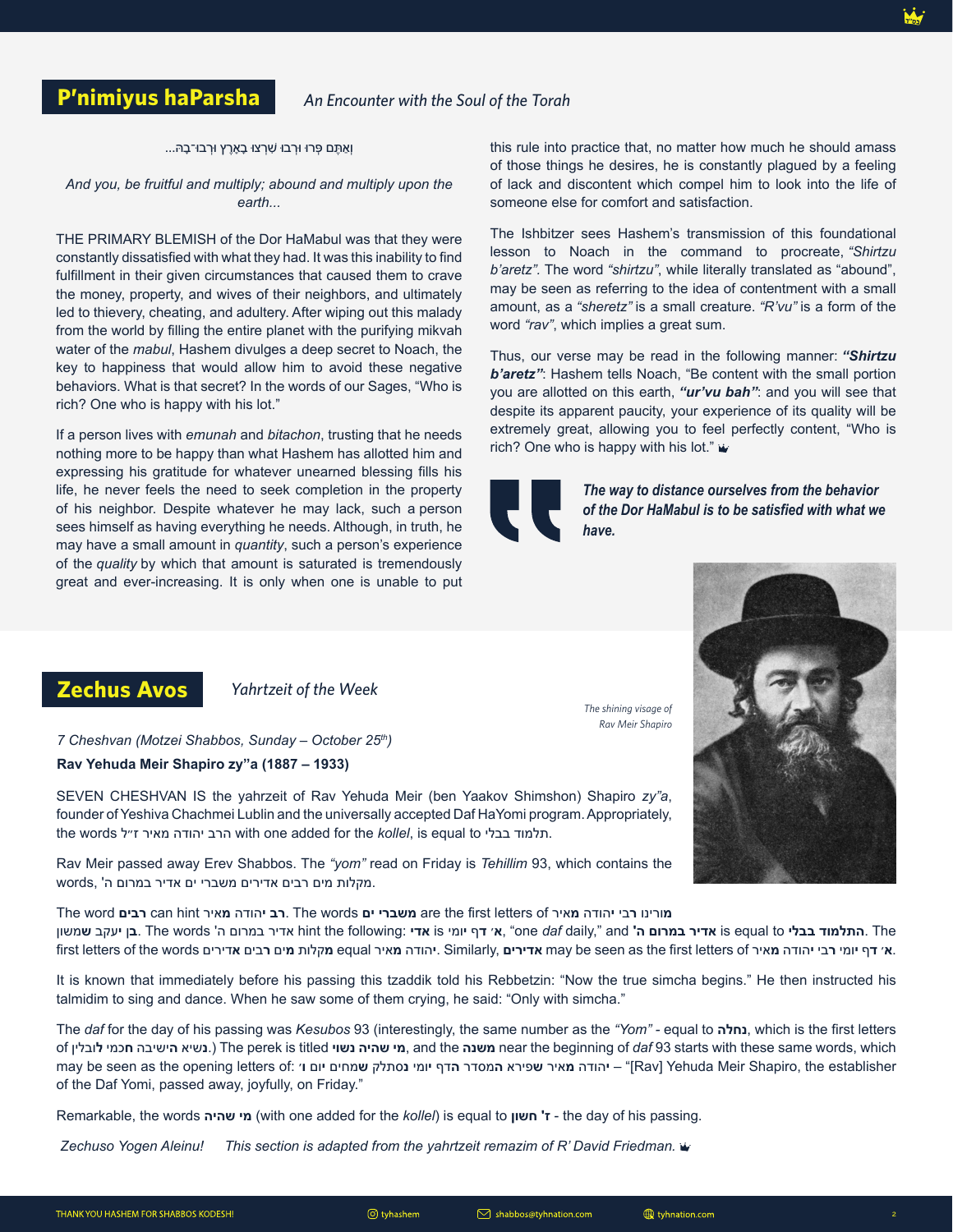#### *Tasting the Depth of Shabbos Kodesh*

CONTINUING OUR EXPLORATION of the unique holiness of Shabbos Kodesh in relation to the rest of the mitzvos in the Torah, the Chernovitzer begins his next thought with a question. Chazal tell us that of all the *Aseres HaDibros*, only the first two were spoken by Hashem Himself, *"Anochi Hashem Elokecha"*, and, "*Lo Yihyeh lecha elohim acheirim...*" What is special about these two that they needed to have been spoken by Hashem?

The tzaddik begins with a basic answer. The entire Torah is a composite of two spiritual energies manifesting in the positive commandments and negative prohibitions, respectively. At the core of these *mitzvos aseih* and *mitzvos lo saseih* are the first two commandments - *"Anochi"* and *"Lo Yihyeh"*. This is because every *mitzvas aseih* is intended to reinforce our awareness of Hashem's presence - "I am Hashem etc." - just as every *mitzvas lo sasieh* is intended to hold us back from slipping into actions that are going to detract from this awareness into the multifarious expressions of idolatry - "Do not take any foreign gods etc."

The Chernovitzer explains that Hashem's utterance of these two foundational commandments served as the soul, the premise, the animating life-force for all the other mitzvos in the Torah. This is a simpler understanding as to why it was specifically these two commandments that needed to have been spoken by Hashem Himself.

Next week, we will *be"H* delve into a second, deeper understanding.

*This section is adapted from the sefer "Sidduro Shel Shabbos" by R' Chaim of Chernowitz zy"a (1760-1816)*

# **Chassidus 101**

*Exploring the Foundations of Chassidus*

THE CHASSIDIC MASTERS teach that the ladder seen by Yaakov Avinu in his dream had four rungs. One of the many symbolisms of this ladder is the spiritual ascent a Jew must experience in davening. Just as one cannot jump the rungs of a ladder to reach the top, so too tefillah is a gradual process, one that requires proper understanding and intention.

The tzaddikim teach that the four sections of Shacharis correspond to the four spiritual worlds – *Atzilus*, *Yetzirah*, *Beriah,* and *Asiyah* (*Pri Eitz Chaim*, *Shaar HaTefilah*, 1). The lowest world, *Asiyah* is where our physical world manifests. In order to reach the highest of spiritual worlds when davening, we must first ascend by way of the three lower worlds. The first section of davening, from *Korbanos* until *Pesukei D'Zimra* corresponds to *Asiyah*, from *Pesukei D'Zimra* until *Birchos Krias Shema* represents *Yetzirah*, *Birchos Krias Shema* until *Shemoneh Esrei is* in the world of *Beriah*, and *Shemoneh Esreh* corresponds to the world of *Atzilus*.

More than simply offering personal requests and asking for our needs, *tefillah* is about binding ourselves to our Father in heaven. The different levels of *tefillah* leading up to *Shemoneh Esrei* are stages in which we prepare ourselves to meet the king. Only after praising Hashem for all that He blesses us with in this world, reminding ourselves of His constant flow of *beracha* breathing life into all of creation and understanding His infinity and oneness - each on his or her own level, can we

stand before Hashem.

This is why *Shemoneh Esrei* is the only *tefillah* which is said while standing still. While angels are referred to as *omdim*, those who stand, we are referred to as *mealchim*, those who proceed. All of avodas Hashem is a journey, and we are constantly in motion, working as hard as we can to navigate the many obstacles of this world in our pursuit of closeness with Hashem. *Tefillah* is a time when we separate ourselves from the hustle and bustle of the world around us to experience a shift in consciousness. We remind ourselves of who we truly are and what it is that we are doing. We praise Hashem for all He has given us and recognize the infinite blessings in our lives. During this lofty time, we are recalibrating, so to speak, in order to reattach ourselves to Hashem. As the tzaddikim teach us, *tefillah* is a time for rectifying our *middos* and gathering our *kochos*. Therefore, when we have gone through the process of *tikkun* and reached the apex, that place where we are purified and can properly stand before the King, we stand still like the angels we resemble.

When we daven each morning, we should focus on each section of *tefillah* as a time to prepare ourselves for Shemoneh Esrei. It should be a time to reflect on Hashem's greatness and all the love and blessing He bestows upon us each and every day. Only then can we properly stand before Hashem and feel that infinite connection in the most meaningful way.

*This section is written by R' Akiva Bruck, author of "From Behind the Curtain" (Mosaica Press)*